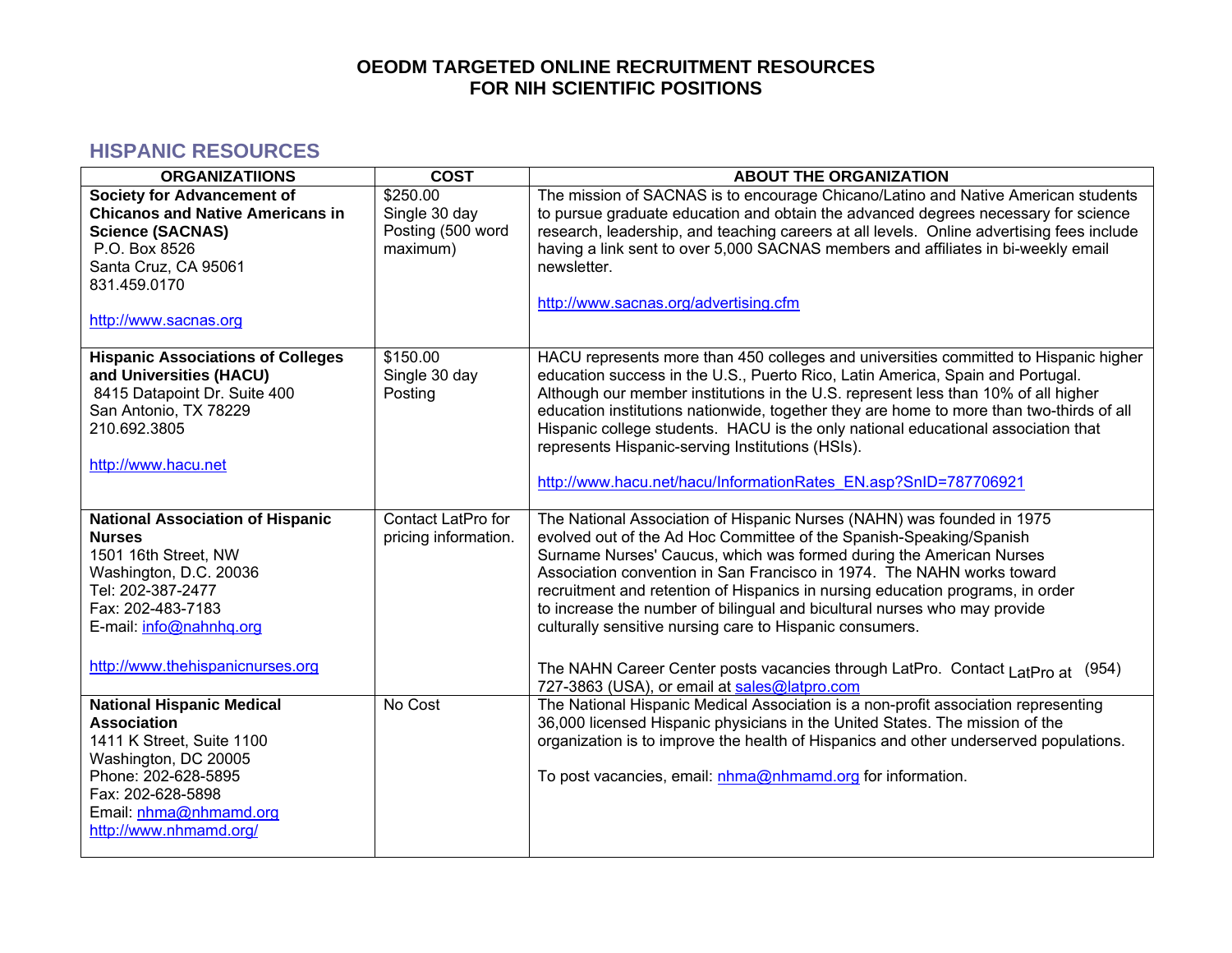### **HISPANIC RESOURCES**

| <b>ORGANIZATIIONS</b>                                                                                                                                                                                                                       | <b>COST</b>                       | <b>ABOUT THE ORGANIZATION</b>                                                                                                                                                                                                                                                                                                                                                                                                                                                                                                                                                                                                                                                                                                                                                                                                                                                                                 |
|---------------------------------------------------------------------------------------------------------------------------------------------------------------------------------------------------------------------------------------------|-----------------------------------|---------------------------------------------------------------------------------------------------------------------------------------------------------------------------------------------------------------------------------------------------------------------------------------------------------------------------------------------------------------------------------------------------------------------------------------------------------------------------------------------------------------------------------------------------------------------------------------------------------------------------------------------------------------------------------------------------------------------------------------------------------------------------------------------------------------------------------------------------------------------------------------------------------------|
| <b>Society of Mexican American</b><br><b>Engineers &amp; Scientists (MAES)</b><br>Contact: (714) 560-7732<br>Maria Pizarro, National President<br>851 E. First Street, Suite 900<br>Santa Ana, CA. 92705<br>http://www.maes-natl.org        | \$199<br>Single 30 day<br>Posting | The mission of MAES is to promote excellence in engineering, science, and<br>mathematics while cultivating the value of cultural diversity by: motivating and mentoring<br>students and professionals; assisting students in securing financial aid and employment<br>opportunities; empowering students, parents, and professionals through educational<br>MAES outreach programs; and stimulating successful partnerships with the community,<br>government, and industry to provide tomorrow's leaders<br>The online banner ads MAES offers are standard 468x60 sized and appear on the top<br>of every page accessed. Our software tracks the numbers of adviews and clickthroughs<br>and emails advertisers with a report on this weekly. Ad costs start at \$199 for a one-<br>month run.<br>Contact: Lynn Andrews<br>Telephone: (303) 666-8732<br>Email: magazine@maes-natl.org<br>Fax: (303) 666-8733 |
| <b>Hispanic Serving Health Professions</b><br><b>Schools</b><br>1120 Connecticut Ave. NW, Suite 261<br>Washington, DC 20036<br>Telephone: (202) 293-2701<br>Fax: (202) 293-2704<br>Email: hshps@hshps.org<br>http://www.hshps.org           | No Cost                           | Hispanic-Serving Health Professions Schools (HSHPS), a 501(c) 3 non-profit<br>organization, was established in 1996 and is the only national organization representing<br>Hispanic-serving health professions schools. HSHPS represents over 22 medical<br>schools and 5 schools of public health nationwide serving over 40% of Hispanic medical<br>school graduates and 15.5% of Hispanic schools public health graduates in the<br>continental United States as well as a broader network of more than 300 researchers<br>who address health issues among Hispanics.<br>To post a job listing or a career development announcement on this page, please send<br>an Adobe Acrobat PDF formatted document, including a short summary and complete<br>contact information to mquinteros@hshps.org. More information can be found at<br>http://www.hshps.org/faculty-job.html                                  |
| <b>Hispanic Dental Association</b><br>3085 Stevenson Dr., Ste. 200<br>Springfield, IL 62703<br>Member Phone: 800/852-7921<br>Local Phone: 217-529-6517<br>Fax: 217-529-9120<br>E-Mail: HispanicDental@hdassoc.org<br>http://www.hdassoc.org | Email for current<br>pricing      | The Hispanic Dental Association was established in 1990 by 10 Hispanic dental<br>professionals. A national organization, its membership now covers all states in the US<br>and is heaviest in those states with large Hispanic populations. Members include<br>Hispanic professionals and non-Hispanics; dentists and dental hygienists, dental<br>assistants, dental technologists, academics and practicing professionals, students,<br>researchers.<br>http://www.hdassoc.org/site/epage/25549 351.htm                                                                                                                                                                                                                                                                                                                                                                                                     |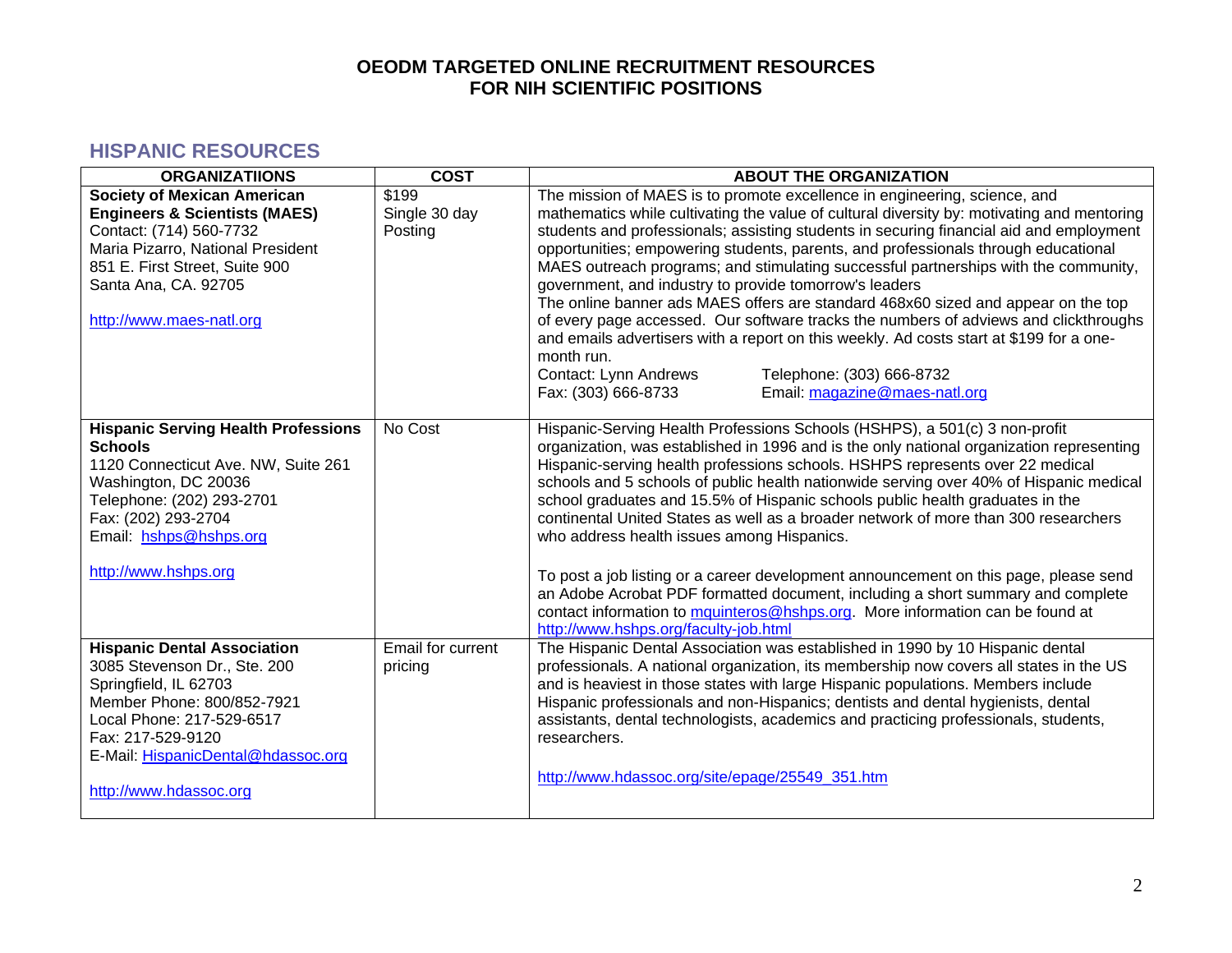## **AMERICAN INDIAN/ALASKA NATIVE RESOURCES**

| <b>ORGANIZATIONS</b>                                                                                                                                                                                      | <b>COST</b>                                                                              | <b>ABOUT THE ORGANIZATION</b>                                                                                                                                                                                                                                                                                                                                                                                                                                                                                                                                                                                     |
|-----------------------------------------------------------------------------------------------------------------------------------------------------------------------------------------------------------|------------------------------------------------------------------------------------------|-------------------------------------------------------------------------------------------------------------------------------------------------------------------------------------------------------------------------------------------------------------------------------------------------------------------------------------------------------------------------------------------------------------------------------------------------------------------------------------------------------------------------------------------------------------------------------------------------------------------|
| <b>American Indian Science and</b><br><b>Engineering Society (AISES)</b><br>P.O Box 9828<br>Albuquerque, NM 87119<br>505.765.1052<br>http://www.aises.org                                                 | \$250.00<br>Single 90 day<br>Posting                                                     | The AISES mission is to increase substantially the representation of American Indian<br>and Alaskan Natives in engineering, science and other related technology disciplines.<br>With over 3,000 active members, and many others that visit the website, advertising<br>your job postings online with AISES is a great way attract great candidates.<br>To post a vacancy, contact http://www.aises.net/aises_careers/policy.cfm                                                                                                                                                                                  |
| Alaska's People Inc.<br>3600 San Jeronimo Drive<br>Anchorage, Alaska 99508<br>(907) 793-3370<br>1(877)985-5900 Toll Free<br>Email: RPerry@citci.com<br>http://www.alaskaspeople.com                       | No Cost                                                                                  | Established in 1996 to promote the employment and training of Alaska Natives, Alaska's<br>People has placed over 7,000 Native and non-Native workers at no cost to either<br>employer or employee. Services offered through the division including employment<br>placement referral, resume development, career and job counseling, employee<br>recruitment, training and education referral, student internship referral, career/job fair<br>presentations and life skills training.<br>Email job announcements to mhiratsuka@citci.com, fax to (907) 793-3679, or call (907)<br>793-3371 to place job requests. |
| <b>American Association of Physicians</b><br>of Indian Origin<br><b>AAPI</b><br>600 Enterprise Dr., Ste.108<br>Oak Brook, IL 60523<br>Tel. (630) 990-2277<br>Fax (630) 990-2281<br>http://www.aapiusa.org | <b>Email for current</b><br>pricing                                                      | The mission of the AAPI is to serve as a forum to facilitate and enable Indian American<br>physicians to excel in patient care, teaching and research, and to pursue their<br>aspirations in professional and community affairs. AAPI serves as an umbrella<br>organization for more than 130 member associations nationwide.<br>Contact: Sam Fulambarker at 630-990-2277 or email at sam@aapiusa.net or<br>info@aapiusa.net                                                                                                                                                                                      |
| The Tribal Employment Newsletter<br>10 Shiretowne Common Dr<br>Kennebunk, ME 04043<br>Ph/Fax: 207-221-2532<br>http://www.nativejobs.com                                                                   | \$80<br>Single 40 day<br>Posting;<br>\$249 yearly<br>subscription -<br>unlimited posting | The Tribal Employment Newsletter is used by employers nationally to increase the<br>effectiveness of their diversity recruitment effort. Widely known as a focused and highly<br>effective recruitment tool, nearly 2000 individuals interested in Indian employment<br>accessed the announcements posted in The Tribal Employment Newsletter in one<br>month.<br>To post a vacancy or subscribe, contact Scott Gasperin at 207-221-2532 or email:<br>careers@nativejobs.com                                                                                                                                      |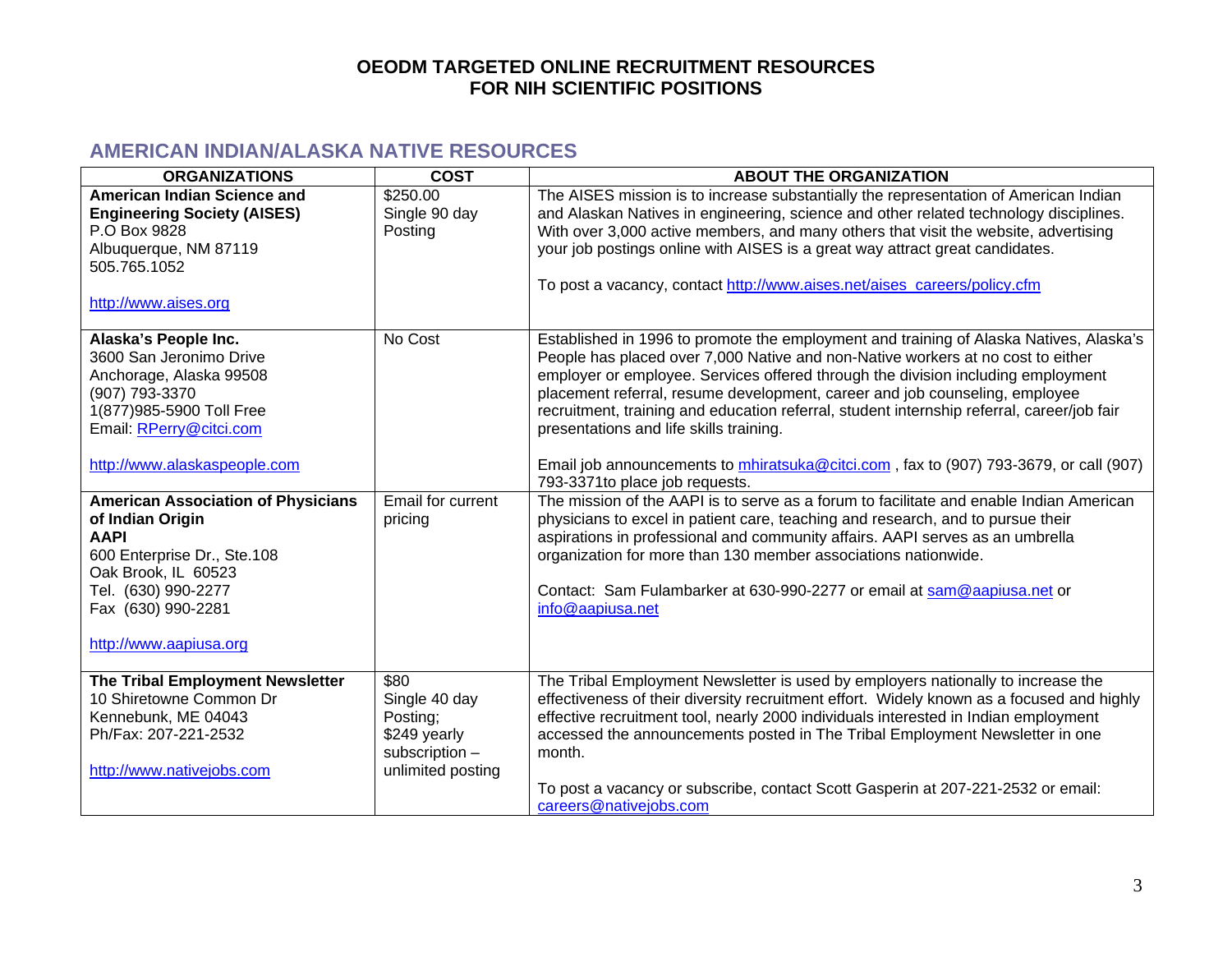# **ASIAN AMERICAN/PACIFIC ISLANDER RESOURCES**

| <b>ORGANIZATIONS</b>                                                                                                                                                                                                                | <b>COST</b>                  | <b>ABOUT THE ORGANIZATION</b>                                                                                                                                                                                                                                                                                                                                                                                                                                                                                                                                                                                                                                                                                                                                                                                                                                                                                           |
|-------------------------------------------------------------------------------------------------------------------------------------------------------------------------------------------------------------------------------------|------------------------------|-------------------------------------------------------------------------------------------------------------------------------------------------------------------------------------------------------------------------------------------------------------------------------------------------------------------------------------------------------------------------------------------------------------------------------------------------------------------------------------------------------------------------------------------------------------------------------------------------------------------------------------------------------------------------------------------------------------------------------------------------------------------------------------------------------------------------------------------------------------------------------------------------------------------------|
| <b>Association of Asian/Pacific</b><br><b>Community Health Organizations</b><br>300 Frank H Ogawa Plaza, Suite 620<br>Oakland, CA 94612<br>Tel: (510) 272-9536                                                                      | No Cost                      | The Association of Asian/Pacific Community Health Organizations (AAPCHO) is a<br>national association representing community health organizations dedicated to<br>promoting advocacy, collaboration and leadership that improves the health status and<br>access of Asian Americans, Native Hawaiians, and Pacific Islanders within the United<br>States, its territories, and freely associated states, primarily through our member<br>community health centers.<br>To post a job, submit through: http://www.aapcho.org/site/aapcho/section.php?id=11122                                                                                                                                                                                                                                                                                                                                                             |
| <b>Asian Fortune</b><br>(703) 753-8295<br>http://www.asianfortune.com                                                                                                                                                               | Email for current<br>pricing | The only English newspaper designed to serve the pan Asian American Community<br>(Chinese, Korean, Vietnamese, Japanese, Filipino, Asian Indian, Pakistani, Cambodian,<br>Thai, Laotian All Asian American groups) since 1993. Circulation is 35,000 at over 800<br>convenient locations in VA-MD-DC including more than 100 newstands at most metro<br>stations in the Washington DC metropolitan area.<br>For Online Advertising information, email: information@asianfortune.com                                                                                                                                                                                                                                                                                                                                                                                                                                     |
| <b>Society of Chinese Bioscientists in</b><br>America<br>SCBA Headquarters at FASEB 9650<br>Rockville Pike<br>Bethesda, MD 20814<br>(301) 634-7270 9p)<br>(301) 634-7420 (F)<br>Email: SCBA@FASEB.ORG<br>http://www.scbasociety.org | No Cost                      | SCBA was founded by prominent and enthusiastic bio-scientists in 1984. The major<br>objectives of the Society are: to promote research in biosciences, to advance biological<br>and medical knowledge, to improve occupational opportunities of its members, to<br>facilitate professional networking among members, and to establish a spirit of fraternity<br>and international cooperation. Currently, the Society has about 3,000 members from<br>various universities, academics, medical institutions, pharmaceutical and<br>biotechnological industries. Over 40 SCBA Chapters have been formed in the US,<br>Canada, Mainland China, Taiwan, Hong Kong, Singapore, and Europe. SCBA<br>members work independently and collaboratively with global scientists to establish<br>scientific investigations and joint pharmaceutical ventures.<br>To post vacancies,<br>Contact: Chris Lau<br>Email: scba2@gmail.com |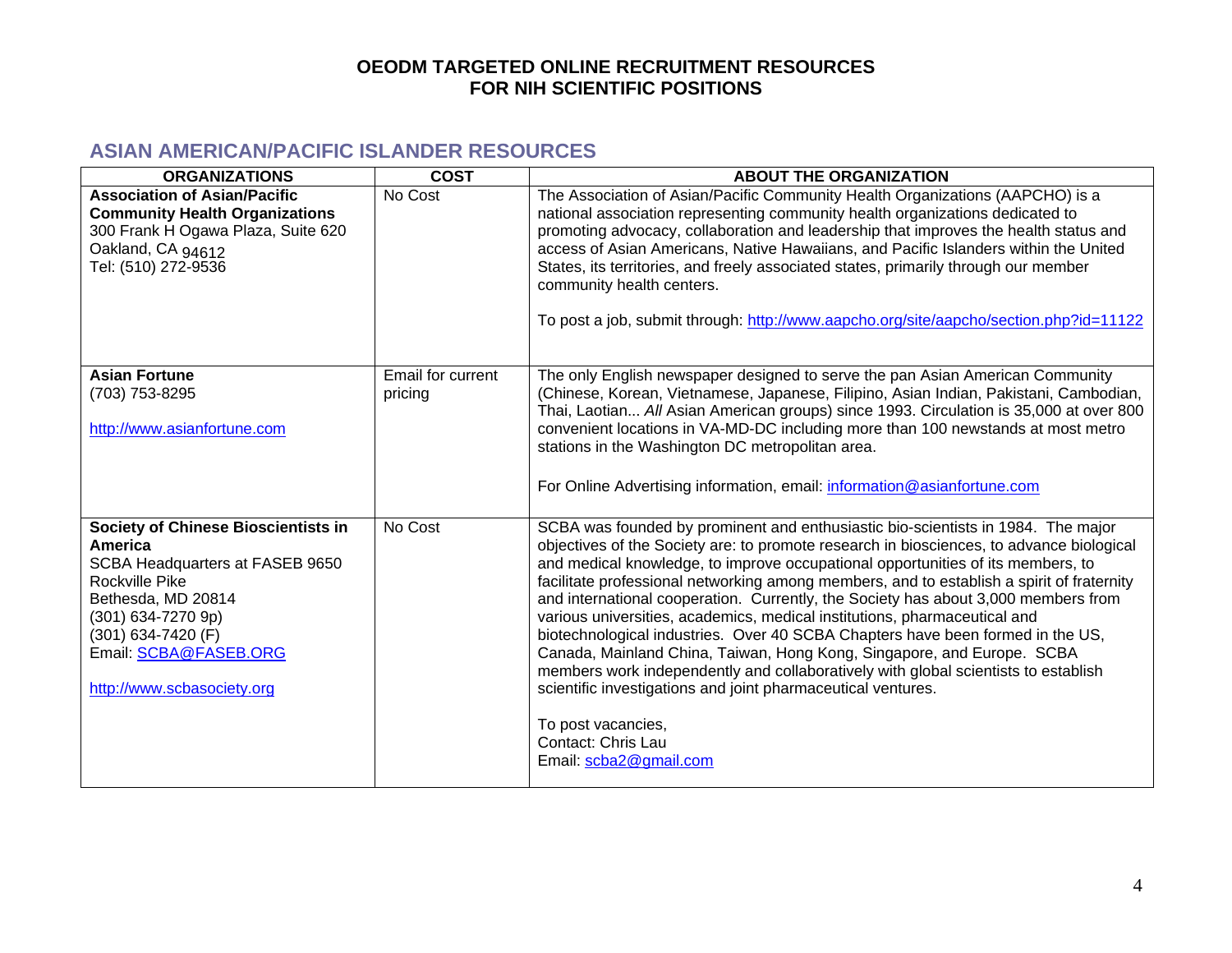# **BLACK/AFRICAN AMERICAN RESOURCES**

| <b>ORGANIZATIONS</b>                                                                                                                                                    | <b>COST</b>                                            | <b>ABOUT THE OGANIZATION</b>                                                                                                                                                                                                                                                                                                                                                                                                                                                                                                                                                                                                                                                                                                                                                                                                                         |
|-------------------------------------------------------------------------------------------------------------------------------------------------------------------------|--------------------------------------------------------|------------------------------------------------------------------------------------------------------------------------------------------------------------------------------------------------------------------------------------------------------------------------------------------------------------------------------------------------------------------------------------------------------------------------------------------------------------------------------------------------------------------------------------------------------------------------------------------------------------------------------------------------------------------------------------------------------------------------------------------------------------------------------------------------------------------------------------------------------|
| <b>National Association for Blacks in</b><br><b>Bio (NABB)</b><br>http://www.nab-bio.org                                                                                | No Cost                                                | The National Association for Blacks in Bio (NABB) is dedicated to supporting our<br>nation's effort to remain competitive in the global marketplace by building a broad-based<br>community of minority professionals working in various capacities in biotechnology,<br>biopharmaceutical research and biomedical research (which we refer to collectively as<br>the biosciences industry), and by forging strategic relationships between this industry<br>and communities of color. Founded in 2004, as a 501(c) 3 non-profit organization<br>striving to build a broad-based community of minority bioscience professionals to<br>advance networking, collaborations, education and career development.<br>The NABB online Career Center is pending. To post vacancies contact Dr. Chad<br>Womack at chad_womack04@yahoo.com or admin@nab-bio.org |
| <b>National Medical Association</b><br><b>NMA</b><br>1012 Tenth Street, NW<br>Washington, DC 20001<br>Phone: 202-347-1895<br>Fax: 202-898-2510<br>http://www.nmanet.org | \$200<br>Single 30 day<br>Posting                      | The mission of the NMA is to advance the art and science of medicine for people of<br>African descent through education, advocacy, and health policy to promote health and<br>wellness, eliminate health disparities, and sustain physician viability.<br>Post vacancies at: http://career.nmanet.org/post.cfm                                                                                                                                                                                                                                                                                                                                                                                                                                                                                                                                       |
| <b>National Dental Association</b><br>3517 16th Street, NW<br>Washington, DC 20010<br>Phone: (202) 588-1697<br>Fax: (202) 588-1244<br>http://www.ndaonline.org          | \$300<br>Single 30 day<br>Posting (75 word<br>maximum) | The mission of the National Dental Association is to represent the concerns of ethnic<br>minorities in dentistry, to elevate the global oral health concerns of underserved<br>communities, to enhance educational and financial opportunities, and public policy<br>awareness, for its members, and to recruit underrepresented minorities into the<br>profession through advocacy and mentorship.<br>To post a vacancy, contact the NDA National Office at (202) 588-1697 or email:<br>khoward@ndaonline.org or lhenderson@ndaonline.org                                                                                                                                                                                                                                                                                                           |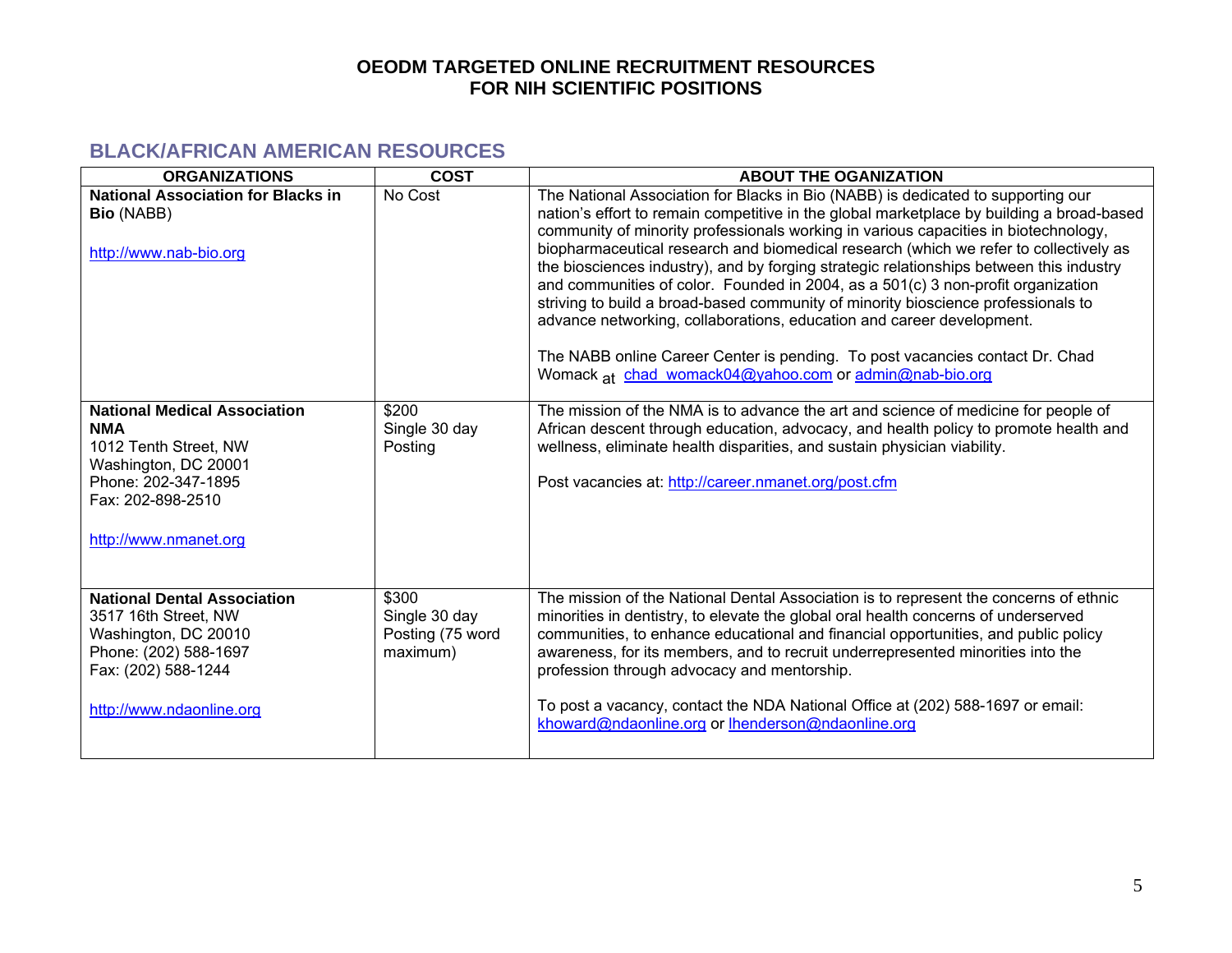### **PERSONS WITH DISABILITIES RESOURCES**

| <b>ORGANIZATION</b>                                                                                                                 | <b>COST</b>                       | <b>ABOUT THE ORGANIZATION</b>                                                                                                                                                            |
|-------------------------------------------------------------------------------------------------------------------------------------|-----------------------------------|------------------------------------------------------------------------------------------------------------------------------------------------------------------------------------------|
| <b>RecruitABILITY</b><br>disABLED Person Inc.                                                                                       | No Cost                           | <b>RecruitABILITY</b> has been hailed as the nation's best online recruiting site for disabled<br>community.                                                                             |
| P.O. Box 230636<br>Encinitas, CA 92023                                                                                              |                                   | RecruitABILITY is FREE to both individuals and corporations for Resume Posting, Job<br>Posting and Resume Searches.                                                                      |
| Email: disabledpersons@aol.com                                                                                                      |                                   | To post a vacancy, http://www.disabledperson.com/recruitability.asp                                                                                                                      |
| <b>Careers &amp; the disABLED</b><br>Equal Opportunity Publications, Inc.<br>445 Broad Hollow Road, Suite 425<br>Melville, NY 11747 | \$250<br>Single 30 day<br>Posting | CAREERS & the disABLED, established in 1986, is the nation's first and only<br>career/recruitment magazine for people with disabilities at college, graduate, or<br>professional levels. |
|                                                                                                                                     |                                   | Contact: Advertising Sales: Tamara Flaum-Dreyfuss<br>Email: tdreyfuss@eop.com;<br>Phone: 631-421-9421 ext.21                                                                             |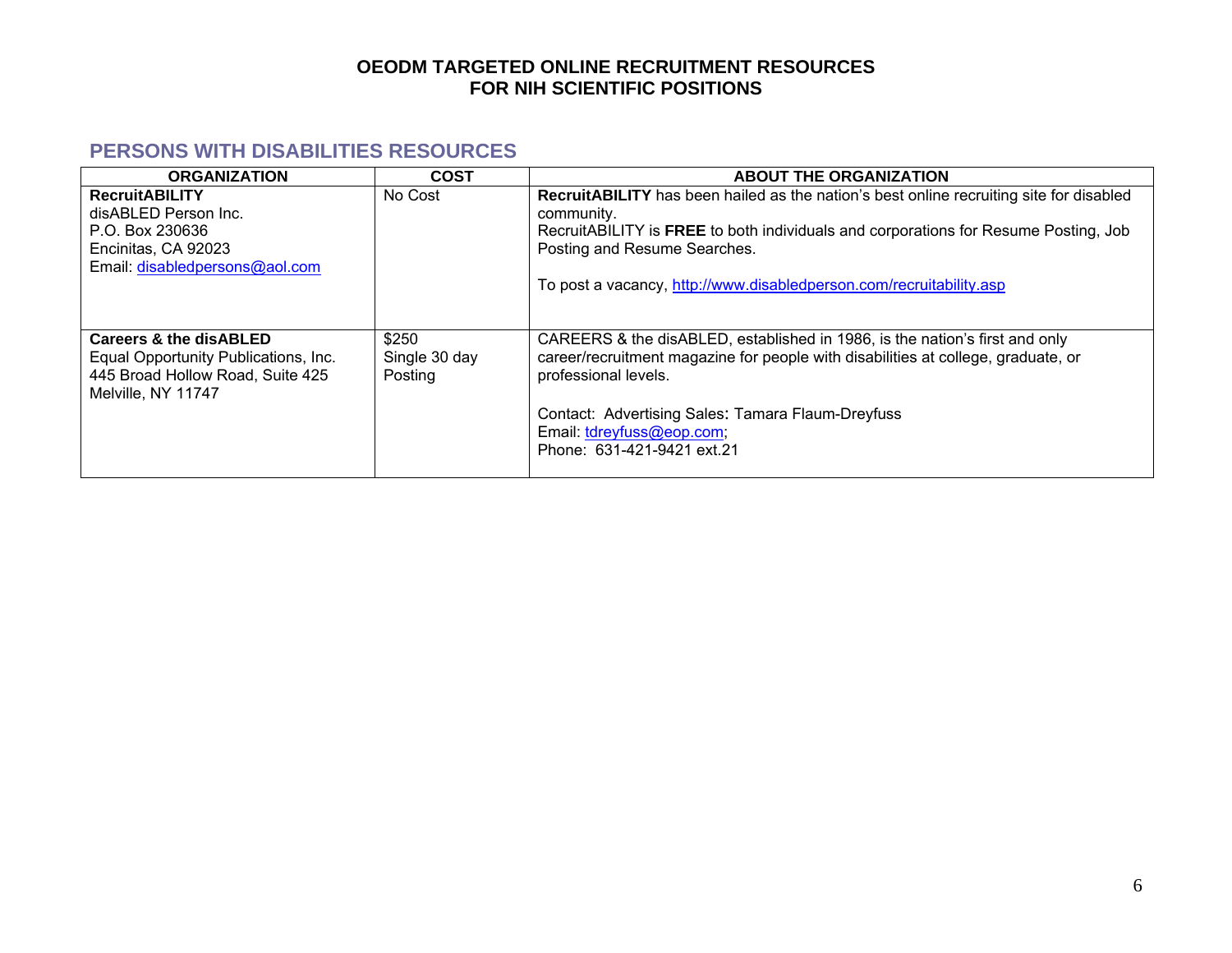### **DIVERSITY RESOURCES**

| <b>ORGANIZATIONS</b>                                                                                                                                                                                          | <b>COST</b>                  | <b>ABOUT THE ORGANIZATION</b>                                                                                                                                                                                                                                                                                                                                                                                                                                                                                       |
|---------------------------------------------------------------------------------------------------------------------------------------------------------------------------------------------------------------|------------------------------|---------------------------------------------------------------------------------------------------------------------------------------------------------------------------------------------------------------------------------------------------------------------------------------------------------------------------------------------------------------------------------------------------------------------------------------------------------------------------------------------------------------------|
| <b>American College of Healthcare</b><br><b>Executives</b><br><b>Suite 1700</b><br>One North Franklin Street<br>Chicago, IL 60606-3529<br>Phone: (312) 424-2800<br>Fax: (312) 424-0023<br>http://www.ache.org | No Cost                      | The American College of Healthcare Executives is an international professional society<br>of more than 30,000 healthcare executives who lead hospitals, healthcare systems and<br>other healthcare organizations. ACHE is known for its prestigious credentialing and<br>educational programs and its annual Congress on Healthcare Leadership, which draws<br>more than 4,000 participants each year.<br>To post a vacancy, http://www.ache.org/career.cfm                                                         |
| <b>Military Officers Association of</b><br><b>America</b><br>http://www.moaa.org                                                                                                                              | No Cost<br>30 day Posting    | MOAA is the nation's largest and most influential association of military officers. It is an<br>independent, nonprofit, politically nonpartisan organization. With about 370,000<br>members from every branch of service - including active duty, National Guard, Reserve,<br>retired, former officers, and their families.<br>To post a vacancy, http://www.moaa.org/serv/serv_career/serv_career_employers.htm                                                                                                    |
| <b>Diversity/ Careers in Engineering</b><br>and Information Technology<br>Contact information:<br>Roberta Renard, Publisher<br>Phone: 973-912-8552<br>Fax: 973-912-8599<br>http://www.diversitycareers.com    | Email for current<br>pricing | Today, Diversity/Careers and its companion website, http://www.diversitycareers.com<br>serve engineering and IT professionals who are women, African Americans, Hispanics,<br>Asian Americans, Native Americans, people with disabilities and members of other<br>diversity groups including seasoned professionals and recent college graduates.<br>To post vacancies, contact: Jordan Weiss - Director of Advertising Sales<br>Email: jordan@diversitycareers.com<br>Voice: (973) 912-8555<br>Fax: (973) 912-8599 |